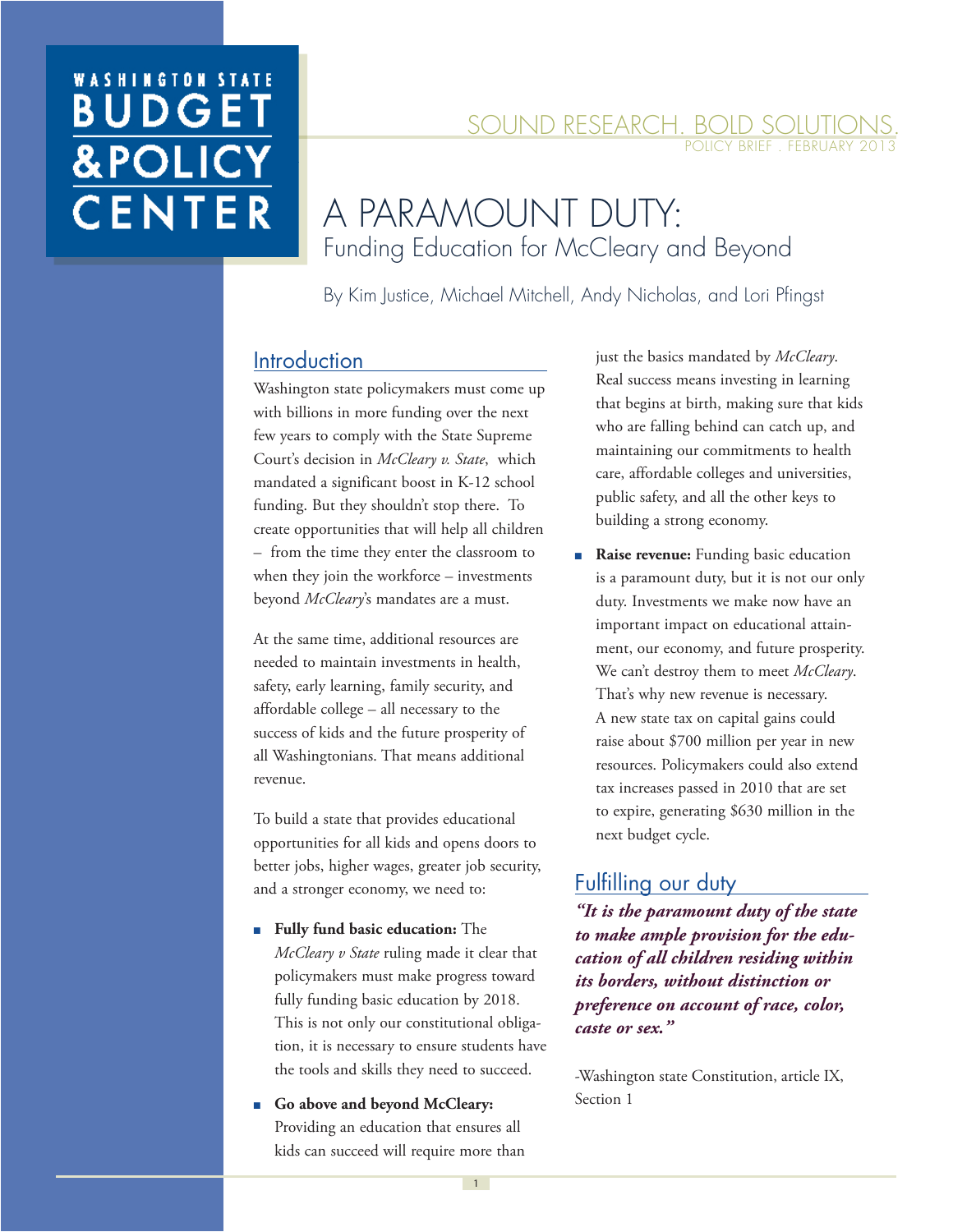There have been multiple cases clarifying the constitutional requirement and the parameters of what basic education entails (see Appendix Box 1). In the most recent case, *McCleary v State*, the Supreme Court determined that the state had violated its constitutional obligation by consistently failing to provide enough resources to fund a basic education for the more than 1 million kids in our public school system.<sup>1</sup> The Court has made it clear that it will play an active role as the legislature responds to the mandate, and will retain jurisdiction over the case to ensure full implementation of funding by 2018.<sup>2</sup>

The Court found that:

- **Funding for basic education is inadequate and undependable:** According to the Court, "ample" funding means "considerably more than just adequate," and funding must be accomplished through "dependable and regular tax sources."<sup>3</sup>
- Local governments bear too much responsibility: The state's reliance on local property taxes to support basic education – instead of broader, statewide taxes – "fails to provide the 'ample' funding" required by the Constitution.<sup>4</sup>
- **Recently-enacted reforms show promise:** The legislature has recently enacted two laws – House Bills 2261 and 2776 – "which if fully funded, will remedy deficiencies in the K-12 funding system."<sup>5</sup>

## Meeting McCleary

To comply with *McCleary*, lawmakers must make progress to fully fund the commitments made in two laws enacted in recent years. HB 2261 redefined the program of basic education, established a new funding structure, and required that funding be fully implemented by 2018. HB 2776 established additional major funding enhancements and a timeline to phase-in reforms. These reforms build on the existing program of basic education (see Box 2).

### A new school funding model

A central component of reform involved a change to the way funds are distributed to schools. To determine future allocations to school districts, policymakers had to determine how much funding would be necessary for a typical school to provide a program of basic education. To do this, they developed the "prototypical" school model, which can be used to gauge the amount of funding needed for different sizes of schools and make funding allocations more transparent. Under the new prototypical school model, four core components are used to determine a school's funding (see Appendix Tables 1-4).

### Increased learning time

In kindergarten, instruction time is increased as the transition from half-day to full-day kindergarten is phased-in. For grades one through six, 1,000 hours of instruction are required per year by grade, rather than as an average over all grades, which is the current standard. The number of instructional hours per year for students in grades 7 through 12 is increased by 80 hours (to 1,080 from 1,000). With increased instruction time comes the opportunity for students to complete 24 credits for graduation, from the current 19 credit requirement.

### Class size reduction

Outside of the changes made to the program of basic education, the state must provide funding to reduce class sizes in kindergarten through third grade, to no more than 17 students per teacher by 2018. Phased-in implementation begins with schools that have the highest percentage of kids from lower-income households who receive free and reduced-price lunch.

## Additional funding is a must

### Too reliant on local resources

While state funding remains the largest source of school funding, comprising 66 percent of total school revenue, local levies (property taxes approved by voters for a specified school district) have become increasingly important in filling the gaps left by inadequate state resources (see Figure 1).

Although local levies are meant to fund "enrichment programs" that are beyond the scope of basic education,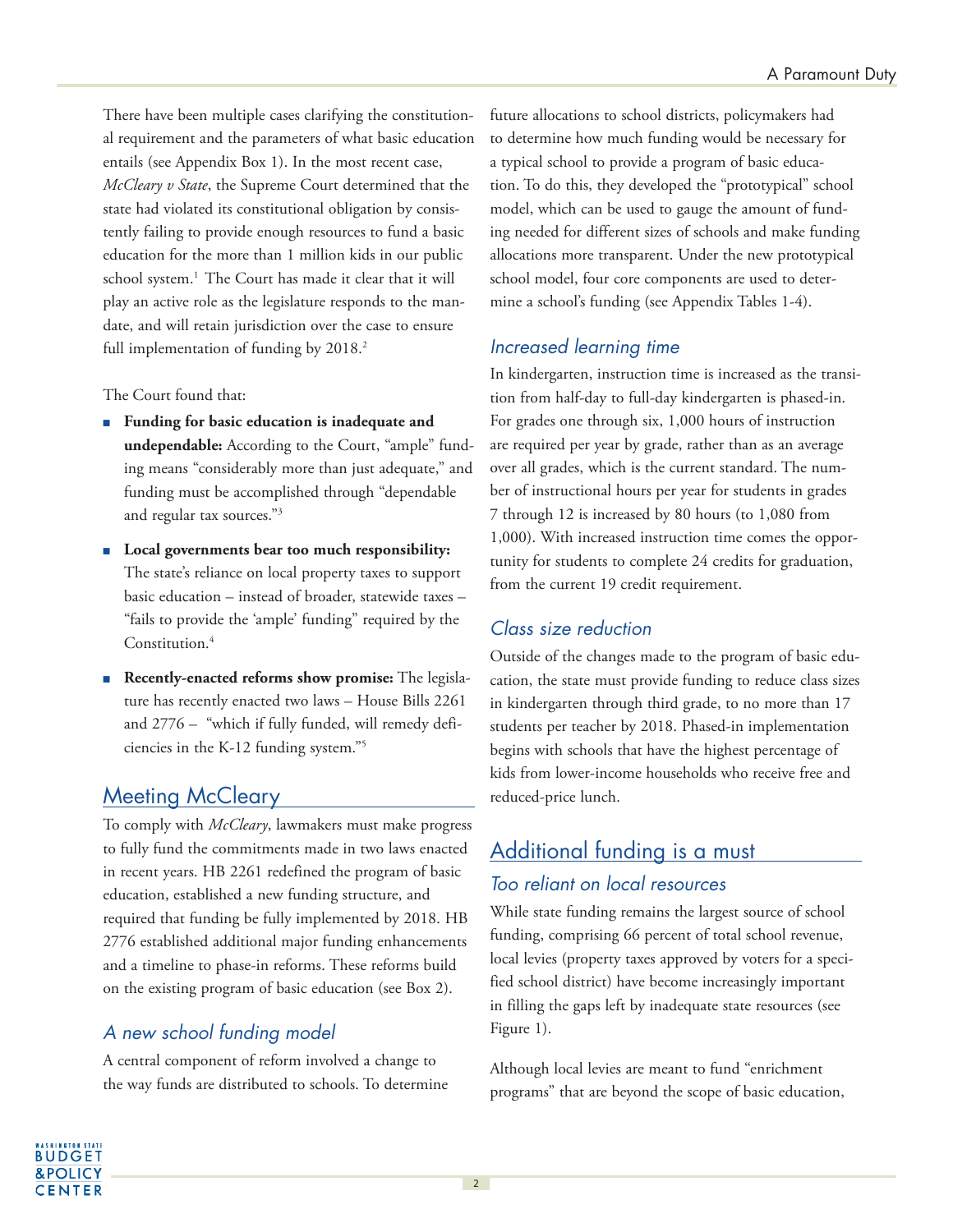## **Box 2: Basic Education Programs**

| Program                                    | Description                                                                                                                                                                                                                                                                                                |
|--------------------------------------------|------------------------------------------------------------------------------------------------------------------------------------------------------------------------------------------------------------------------------------------------------------------------------------------------------------|
| <b>General Apportionment</b>               | Foundational resources provided to local school districts by the state,<br>based on a funding formula. These resources represent the largest share of<br>funding for basic education in Washington state.                                                                                                  |
| <b>Transportation</b>                      | Covers the cost to transport kids to and from school, and replace school<br>buses. Recent reforms established a new funding model and a phased-in<br>approach to fully funding transportation as part of the definition of basic<br>education.                                                             |
| <b>Learning Assistance</b>                 | Provides support to students who score low in reading, math, and lan-<br>guage arts, and 11th and 12th graders at risk of not graduating. The state<br>provides school districts an allocation based on the required number of<br>hours for instruction per week.                                          |
| <b>Highly Capable Program</b>              | Addresses the unique needs of students who are considered "gifted"<br>because they excel in specific fields or exhibit a high capacity to learn.<br>This program was added to the program of basic education by HB 2261<br>and is funded based on a designated number of hours of instruction per<br>week. |
| <b>Transitional Bilingual</b><br>Education | Helps English Language Learners become proficient in English. The<br>funding allocation is based on a designated number of hours of bilingual<br>instruction per week.                                                                                                                                     |
| All-day Kindergarten                       | The current requirement is for half-day kindergarten. Full day kindergar-<br>ten for all kids will be phased-in as part of the program of basic education<br>by 2018.                                                                                                                                      |
| <b>Institutional Education</b>             | Provides learning opportunities to people in residential schools and juve-<br>nile detention facilities. The state funds a 220-day educational program<br>for these children.                                                                                                                              |
| <b>Special Education</b>                   | Provides services such as early-intervention and appropriate learning<br>opportunities for students with disabilities. School districts receive a<br>percentage of the general apportionment funding per student, based on<br>students' age.                                                               |

Source: Chapter 548, Laws of 2009 (HB 2261) and Chapter 236, Laws of 2010 (HB 2776); K-12 financing guide,2012, Senate Ways & Means Committee

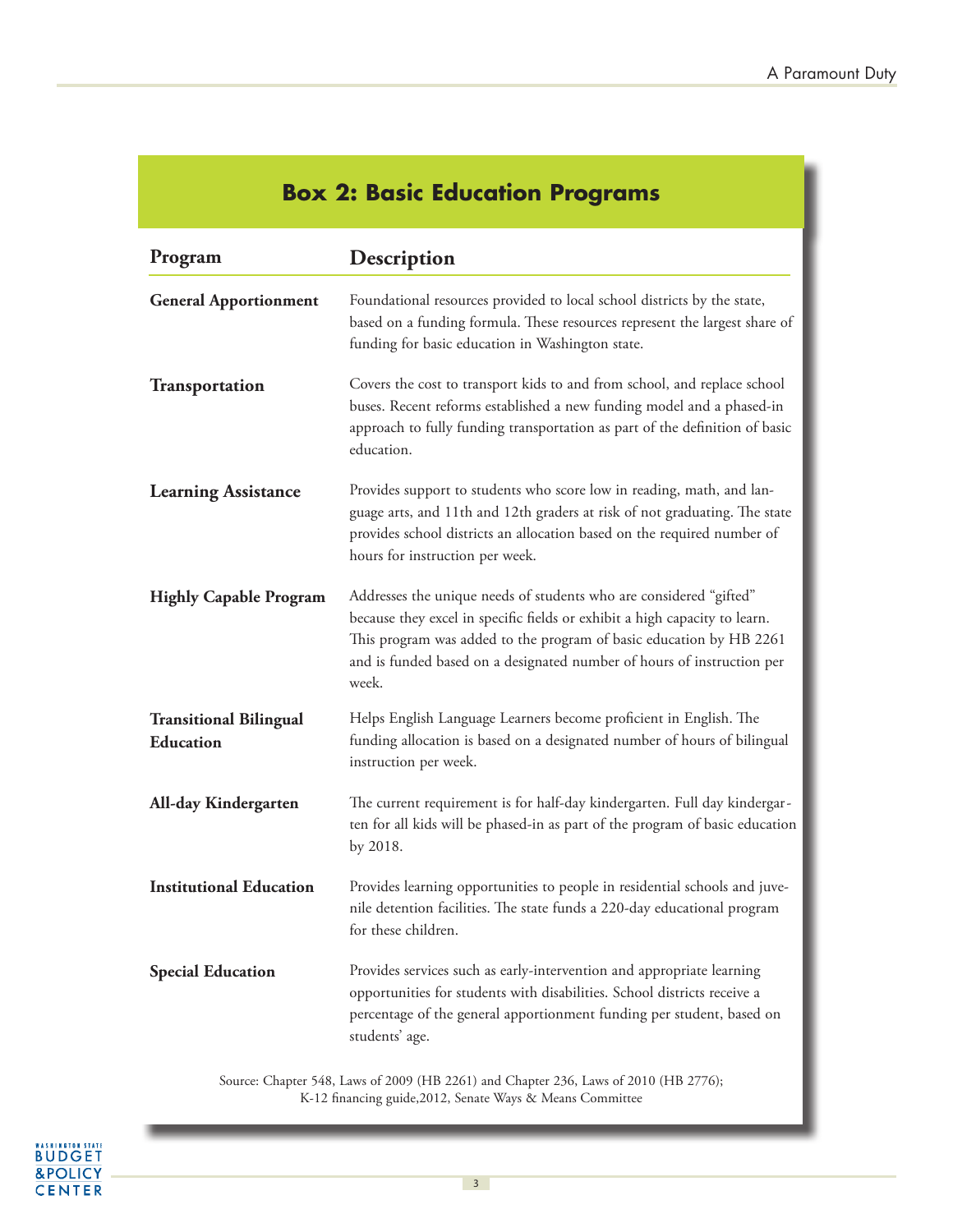

such as extra-curricular clubs and advanced placement programs, the truth is that districts step in with local funds because the state does not pay the full cost of a basic education. In fact, local funding currently supports a multitude of school's basic needs like staff salaries, transportation, counselors, textbooks, and utilities.<sup>6</sup>

Heavy reliance on local resources has resulted in an uneven education system, in which wealthier localities are able to raise more money than poorer areas of the state. As Figure 2 shows, funding from local levies varies widely by school district. The Sumner School District in north Pierce County, for example, raises almost seven times more revenue per student locally than the Sunnyside School District in Yakima County.

Adequate state funding is necessary to safeguard access to a basic education for all kids, regardless of a neighborhood's property wealth. This was affirmed by the Court in its conclusion that, "the state's reliance on

local dollars to support the basic education program fails to provide the 'ample' funding" required by the constitution.<sup>7</sup>

### Harmful "I-747 cap" undermines property tax resources

All revenues from the state property tax are dedicated to K-12 education. In the 2011-12 school year that amounted to about 19 percent of total education funding (see Figure 1). Yet, the state property tax has been hamstrung by the "I-747 cap," which has greatly limited state resources for education.

Approved by voters in late 2001, Initiative 747 limited annual growth of regular property tax collections, or "levies," to 1 percent or the rate of inflation (whichever is smaller).<sup>8</sup> But this limit is arbitrarily low and doesn't allow schools to keep up with the actual costs of things such as heating classrooms, paying teacher salaries, and educating children with special needs – all of which rise much faster than 1 percent each year. As a result,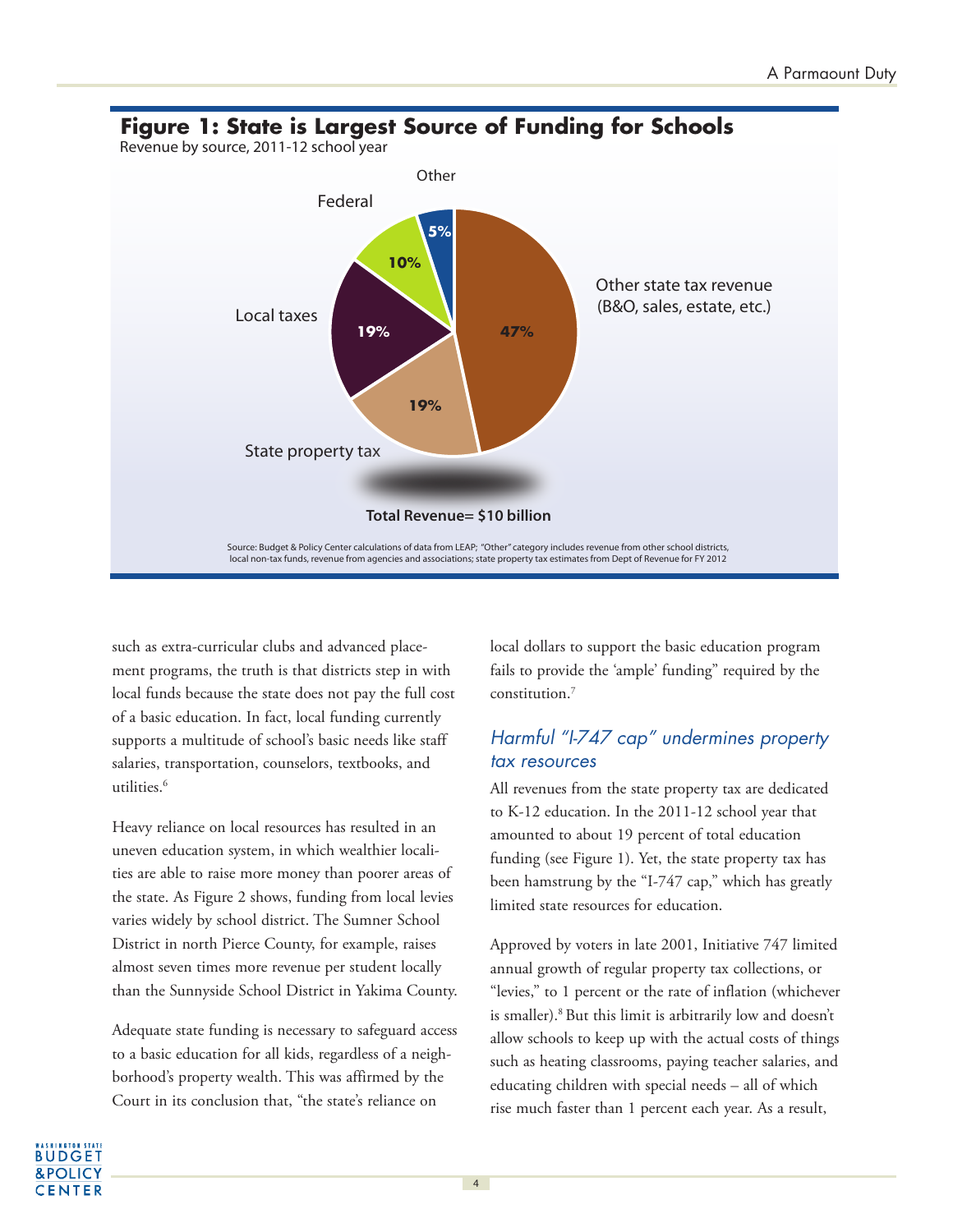state property tax resources for education have not kept pace with the amount needed to sustain the state's education system. In turn, schools have been forced to rely more heavily on special maintenance and operations (M&O) levies to generate enough resources for classroom operations.

Had state property taxes been allowed to rise by about 6 percent each year – which was the limit prior to I-747 – property tax revenues would have been about \$1.2 billion higher in 2012.<sup>9</sup> Unless policymakers repeal the I-747 cap, property taxes will continue to generate far less than what is needed to sustain Washington state's education investments for the foreseeable future.

### How Much Funding is Enough?

UDGET **&POLICY CENTER**  There are different perspectives on how the state can fulfill the requirements of the *McCleary* ruling. While all of them come with different price tags, it is clear that additional funding will be needed to abide by the ruling.

### Funding core enhancements

The details of a new funding formula and a timeline for phasing-in new learning requirements were outlined in HB 2776. It calls for additional funding in four areas: full-day kindergarten; K-3 class size reduction; maintenance, supplies, and operating costs; and transportation. The total cost is estimated at \$1 billion in the 2013-15 budget, growing to \$3.3 billion by 2017-19.<sup>10</sup>

### Task Force recommendations

Another assessment concluded that more is needed. The Joint Task Force on Education Funding, established by the legislature, estimates that it will take \$1.4 billion in the next two-year budget cycle and \$4.5 billion by 2017-19 to meet our obligations.<sup>11</sup> (Figure 3) and Appendix Table 5)

In addition to the core enhancements, the Task Force recommended funding for provisions that are central to reform, but do not have set deadlines required in law, such as increased learning time and graduation

### **Figure 2: School Revenue from Local Taxes Varies Widely**

Source: Budget & Policy Center calculations of data from OSPI  $\theta$ 750 1,500 2,250 \$3,000 Riverside, Sunnyside, Yakima Spokane Sumner, Grays Harbor Pierce Hoquiam, Renton, King Omak, Okanogan Evergreen, Clark **\$1,738 \$646 \$2,345 \$2,578 \$1,808 \$351 \$1,616**

5

Revenue per student from local taxes by district, 2010-11school year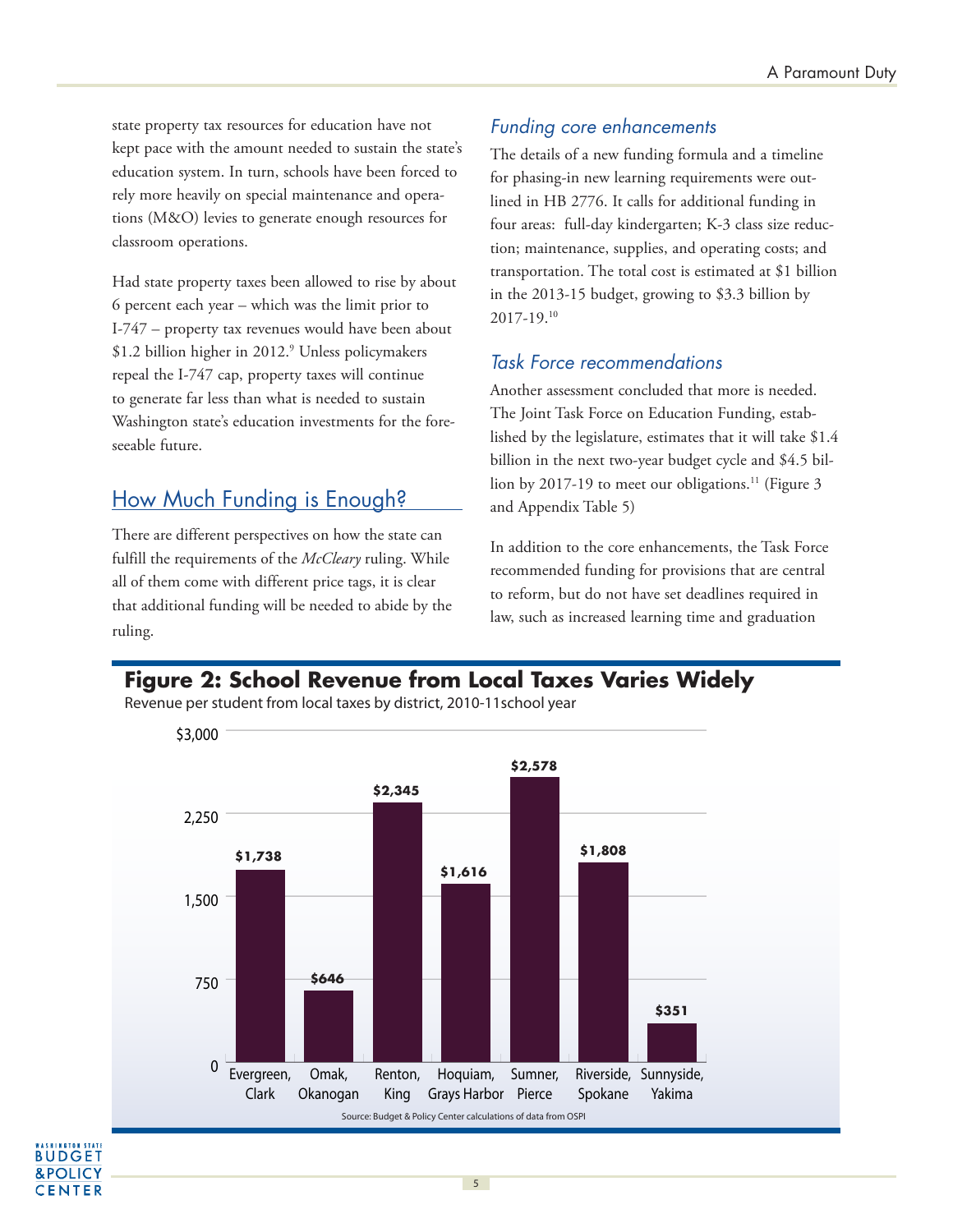

## **Figure 3: What it Takes to Fund McCleary**

Cost to meet McCleary by biennium, according to Joint Task Force on Education Funding

requirements, increased salaries for classified staff, and accountability measure such as professional development and implementation of a revised teacher and principal evaluation system.

### Teacher compensation

Recruiting and retaining quality educators will require compensation that is competitive within the current market. Research shows that teacher quality responds to wages– higher wages attract better teachers.<sup>12</sup>

A proposal by The Compensation Technical Working Group (TWG), authorized as part of HB 2261, recommends higher starting pay for teachers, competitive salaries, annual cost of living adjustments, and increased time for training and professional development, among other enhancements.

These investments are estimated to cost an additional \$2.8 billion per fiscal year once fully implemented.<sup>13</sup>

## Ensuring Opportunity for All Kids Means Going Beyond McCleary

Fully funding basic education, as prescribed by the Court, is a good start but won't be enough. It won't give kids all the resources and opportunities they need to grow, prosper, and help build Washington state's economy.

Schools must ensure all kids can succeed by addressing inequalities experienced by children of color and those from low-income families. As Washington state becomes increasingly diverse, it is crucial that we close this "opportunity gap" to ensure a better education for all children.

*At our current rate of progress it would take over a century to close the gap.14*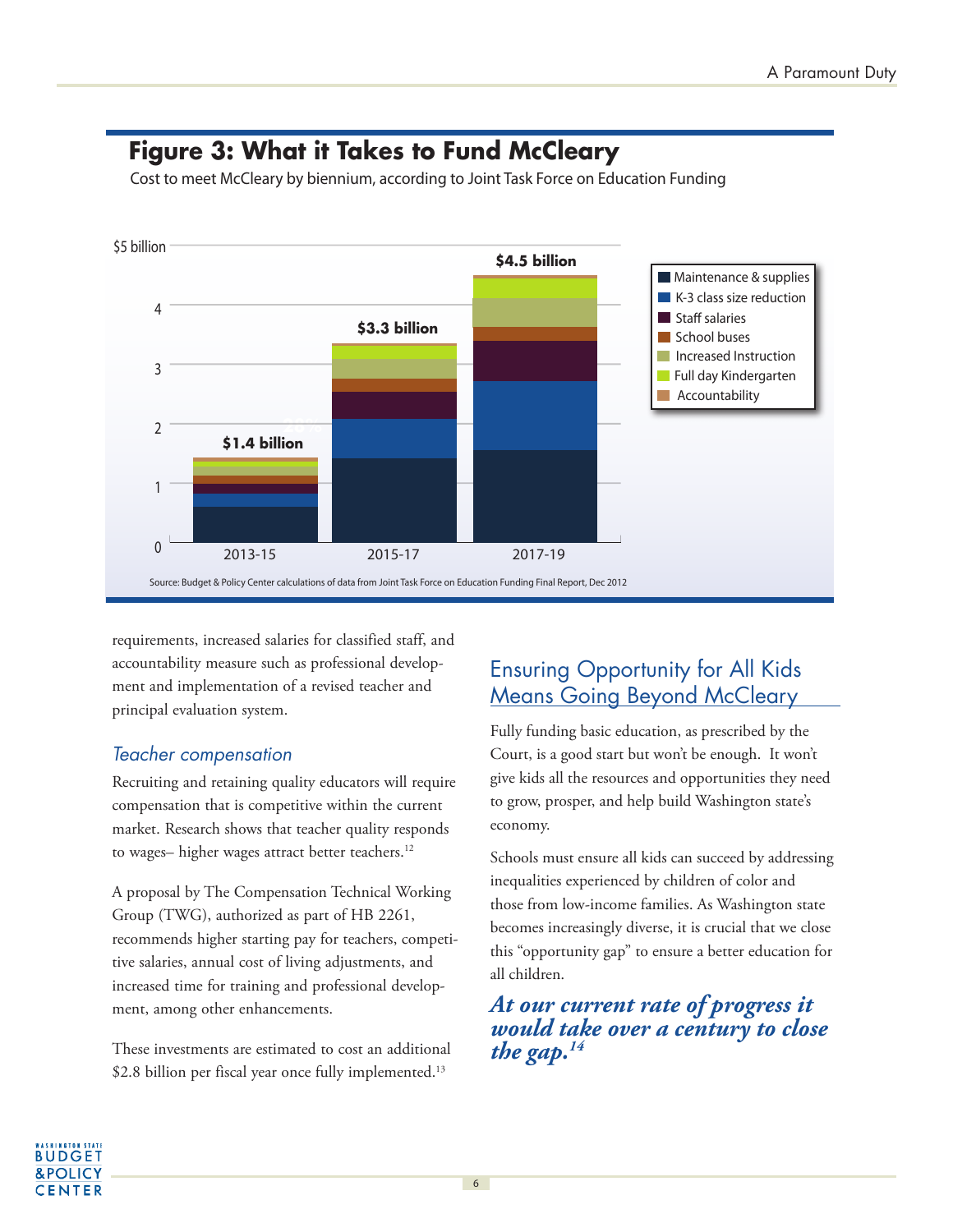The statistics tell a troubling story:

- **The opportunity gap starts early.** Disparities in cognitive, social and behavioral skills and overall health are evident before a child turns one, and grow larger by age two.<sup>15</sup>
- **The opportunity gap is evident on nearly every indicator of child well-being.** Children of color or from low income families lag behind their more economically secure peers on everything from education outcomes, neighborhood safety, and health issues, and are more likely to enter the child welfare system.<sup>16</sup>
- **Not finishing high school on time.** Nearly eight of every 10 students (75 percent) graduate overall, but students of color and those from low- income families are less likely to graduate on-time (within four years of entering ninth grade) compared to their white and higher-income peers.<sup>17</sup>

### Changing Demographics and Washington's **Destiny**

Children of color make up a growing part of Washington state's population, representing nearly 40 percent of children (see Figure 4). Failure to provide them equal opportunity to succeed in school not only sets them back personally, it is a long-term threat to Washington state's

## **"Opportunity Gap"**

The difference between learning opportunities afforded to children who live in high-poverty neighborhoods and attend high-poverty schools, and those for children from schools and communities with greater resources.

## **Figure 4: Washington State's Children are the Most Diverse Cohort Ever**

Washington state demographics by age group, 2011



#### **BUDGET &POLICY CENTER**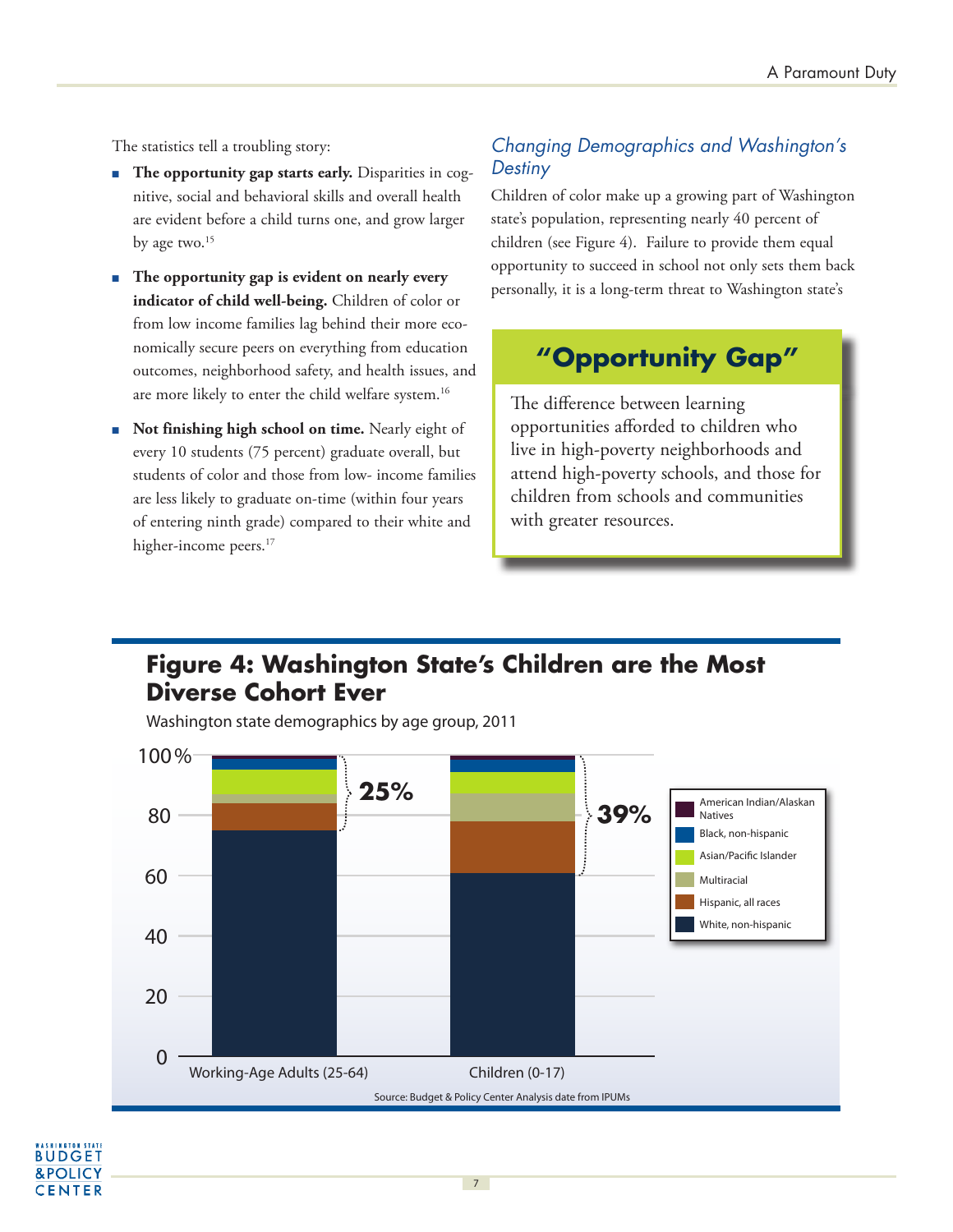economy, since these children will go on to make up a major share of the workforce.

Gaps in college enrollment by race and ethnicity, especially for Hispanic students– who, along with American Indian/Alaskan Native students, are the least likely to enroll in college after high school compared to their peers – means lower aggregate earnings for our state economy and restricted economic growth.<sup>18</sup>

Eliminating the achievement gap for the current working population of Blacks, Hispanics, and Native Americans would have given them an estimated \$240 million in additional earnings in 2011 alone.<sup>19</sup>

### Closing the Gaps

The Supreme Court ruling on education was made in isolation of other budget priorities, but that does not mean they aren't related to educational achievement. While funding for public schools makes up the largest component of the state budget, investments in health care, economic security, and the entire education

system, are deeply connected to kids' well-being and ability to do well in school (see Figure 5).

The *McCleary* decision presents an opportunity to start erasing the inequalities that children of color and those from low-income families face. Among the steps lawmakers can take:

- Make early learning part of the state's require**ment for basic education:** The first five years of a child's life set the stage for her or his entire future. A high quality early learning system is one of the best investments our state can make to ensure all children have the opportunity to reach their full potential, which benefits everyone. It can also boost school achievement, reduce the need for special education, and increase college attendance.<sup>20</sup>The Legislature added early learning to the definition of "basic education" in HB 2261, but it was ultimately vetoed by Governor Gregoire.
- **Invest in services that improve children's lives:** Of the 1.6 million children in Washington state,

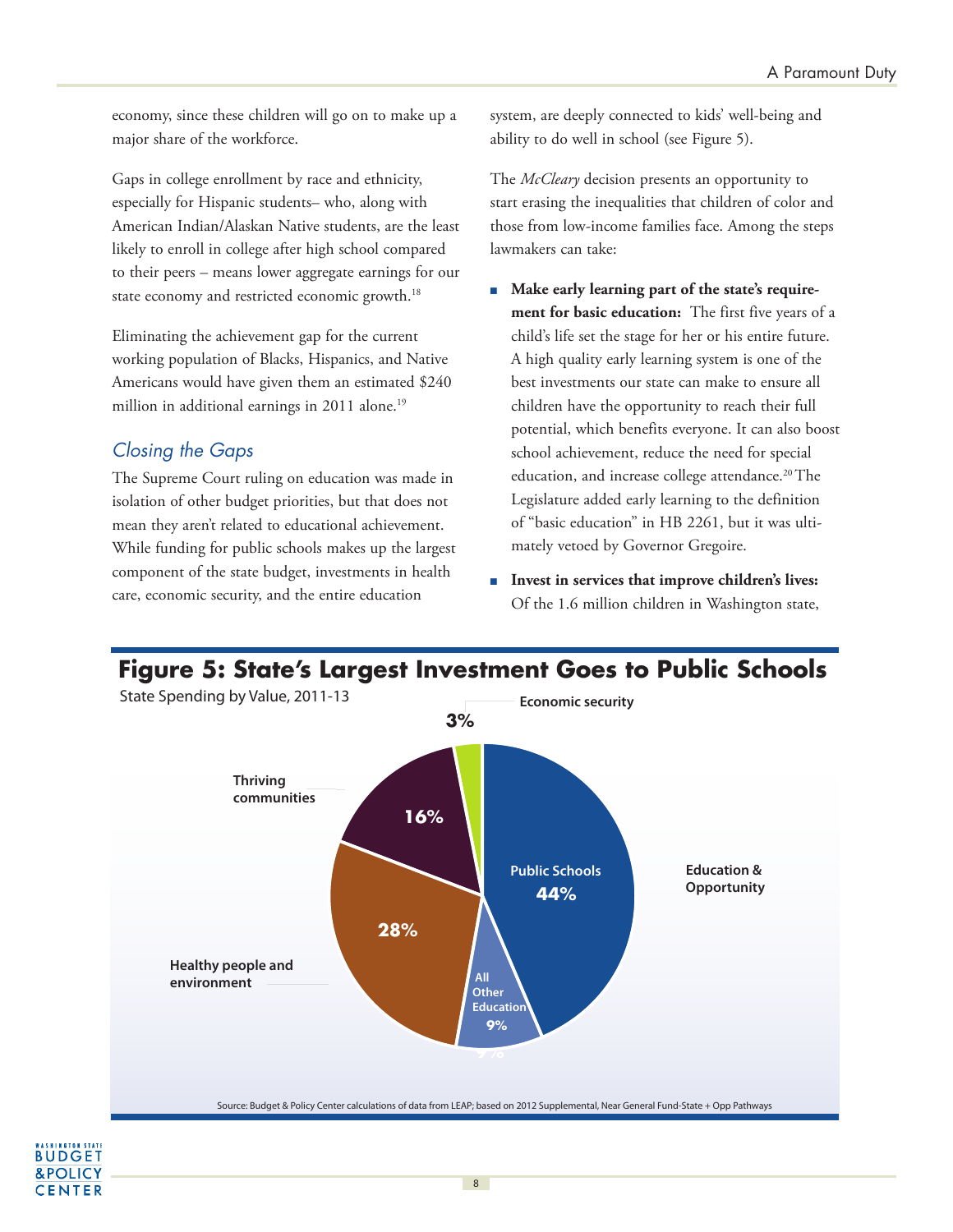one in three live in families that have a hard time making ends meet.<sup>21</sup> *Kids can't perform well in school if they are distracted by hunger, don't have stable housing, or face stress caused by poverty.<sup>22</sup>*

Investments in health care, mental health, and family work supports provide the services that kids need to be successful. Washington state policymakers have drastically cut these programs in recent years, resulting in the elimination of health care for tens of thousands of workers and the loss of economic supports, such as child care assistance, that helped many families get and keep a job.

**Reverse cuts in higher education:** It is not enough to provide opportunities for kids through high school. An affordable college education should be available to all students, and will pay dividends for a lifetime in higher wage earnings and better jobs. A college degree can boost median wages 2.5 times higher than a high school degree (\$42,000 vs. \$17,000).<sup>23</sup> In 2009, unemployment among associate degree holders was half that of those with only a high school diploma.<sup>24</sup>

BUDGET **&POLICY CENTER**  Yet, Washington state lawmakers have cut over \$1.4 billion from higher education in the last four years, resulting in skyrocketing tuition and putting college beyond the reach of thousands of Washingtonians.

### New Revenue Must Be Part of the **Solution**

To invest in education as required by the *McCleary* decision and to address shortcomings beyond that, we need new revenue. The only alternative is deep cuts to all other state services, a course that would destroy jobs and hurt families and communities, wiping out any gains the economy may see from a better education system.

Figure 6 illustrates how infeasible an all-cuts approach would be. Generating the necessary resources to meet *McCleary* and addressing the existing shortfall between available revenue and public needs through budget cuts alone would be equivalent to cutting all funding for:

- four-year state colleges and universities (\$1 billion);
- student financial aid (\$660 million);

## **Figure 6: What an All-Cuts Budget Really Looks Like**

Near General-Fund Shortfall and Cut Options, 2013-15, dollars in billions

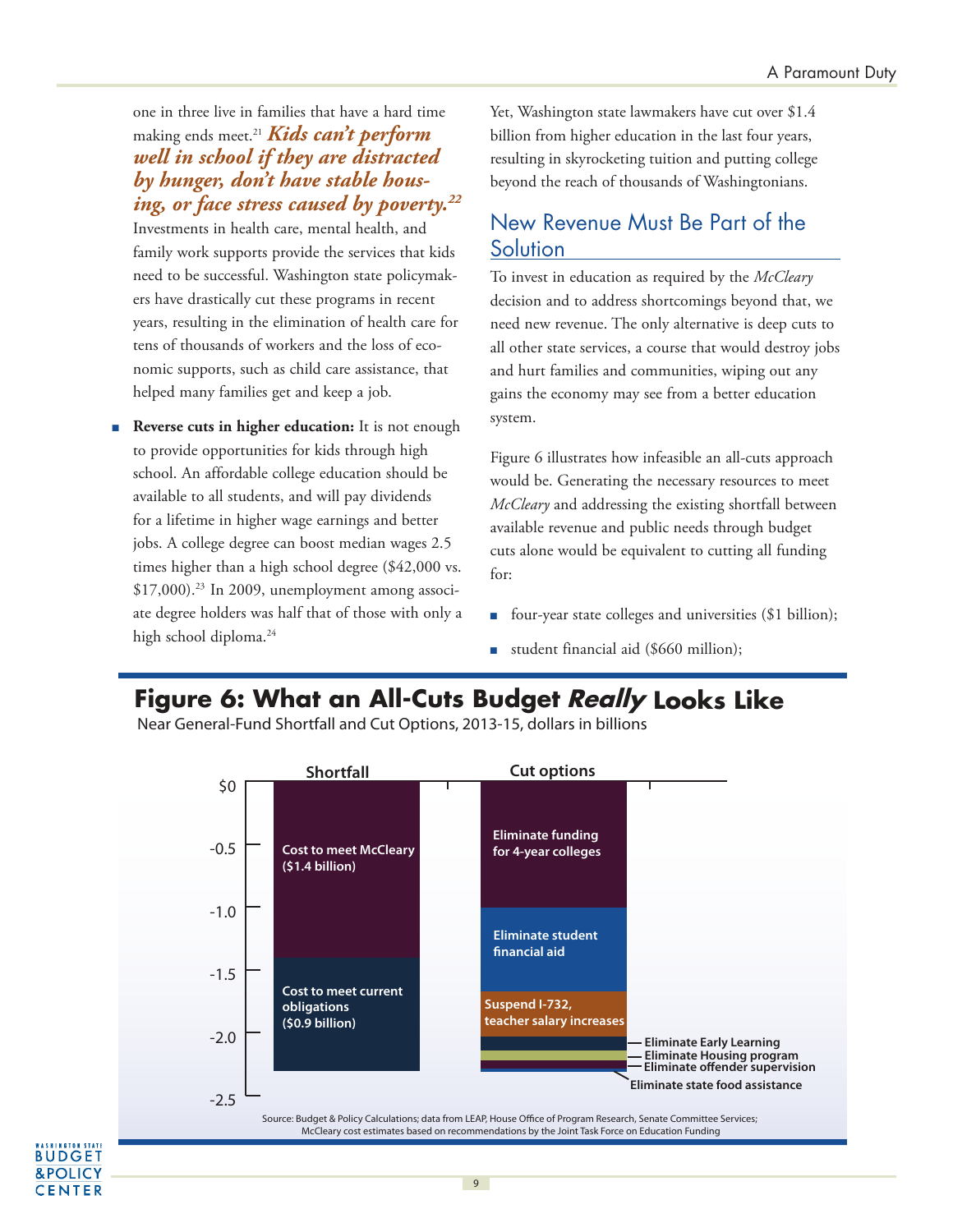- cost-of-living increases for teachers (\$360 million);
- early learning programs for young children (\$112 million);
- housing assistance for individuals with disabilities (\$79 million);
- offender supervision (\$65 million); and
- food assistance for vulnerable families (\$24 million).

That would only be enough to cover the coming 2013- 15 budget cycle. Even deeper cuts to health care, public safety, and higher education would be required in future budgets to meet the requirements of *McCleary*.

Fortunately, there are a range of options policymakers can pursue that would generate additional resources in the near-term, while building a more adequate and equitable revenue system in the future.

One option is a new state excise tax on capital gains that could raise about \$700 million per year in new resources. Policymakers could also eliminate the onerous I-747 property tax cap, which could generate more than \$1 billion per year. Other options, like extending our 1930s-era sales tax to include modern consumer services are detailed in Appendix Table 6.

### **Acknowledgments**

*The Budget & Policy Center gratefully acknowledges the support of the Annie E. Casey Foundation, Bill & Melinda Gates Foundation, Paul G. Allen Family Foundation, Campion Foundation, Northwest Area Foundation, Stoneman Family Foundation, Washington Progress Fund, Women's Funding Alliance, and The Seattle Foundation. The findings and conclusions presented in this report are those of the author alone, and do not necessarily reflect the opinions of these organizations.*

### Sources

- 1. Office of Superintendent of Public Instruction, enrollment data for 2012 school year as of 8/23/12
- 2. State Supreme Court, McCleary v State (2012), page 3
- 3. State Supreme Court, McCleary v State (2012), page 56
- 4. State Supreme Court, McCleary v State (2012), page 3
- 5. State Supreme Court, McCleary v State (2012), page 3
- 6. Levy and Local Effort Assistance Technical Working Group Final Report, July 2011; also includes examples from individuals school districts: http://www.woodlandschools. org/?q=node/3015; www.spokaneschools.org/cms/lib/ WA01000970/Centricity/Domain/36/2012%20Levy%20 Information-Community%2011-29-11.pdf
- 7. State Supreme Court, McCleary v State (2012), page 56
- 8. Although the State Supreme Court struck down I-747 as unconstitutional in 2007, the Legislature subsequently reenacted the 1 percent levy growth cap.
- 9. Estimates from the Washington state Department of Revenue, January 2013.
- 10. Office of Financial Management, House Office of Program Research, Senate Committee Services; http://www.leg. wa.gov/Senate/Committees/WM/Documents/ESHB2261\_ SHB2776ReviewPowerPoint.pdf
- 11. Joint Task Force on Education Funding, Final Report, December 2012; http://www.leg.wa.gov/Senate/Committees/ WM/Documents/1CommitteeAssignment.pdf
- 12. Alicia H. Munnell and Rebecca Cannon Fraenkel ,"Compensation Matters: The Case of Teachers," Center for Retirement Research at Boston College, Number 28, January 2013; http://crr.bc.edu/wp-content/uploads/2013/01/slp28. pdf
- 13. Compensation Technical Working Group, Final Report, June 2012; http://www.k12.wa.us/Compensation/ CompTechWorkGroupReport/CompTechWorkGroup.pdf
- 14. Center on Education Policy (2010) Slow and Uneven Progress in Narrowing Gaps downloaded on Januray 22, 2013; http:// www.cep-dc.org/publications/index.cfm?selectedYear=2010
- 15. Child Trends (2009) Disparities in Early Learning and Development: Lessons from the Early Childhood Longitudinal Study – Birth Cohort (ECLS-B) downloaded on January 22, 2013 at http://www.childtrends.org/Files/Child\_ Trends-2009\_07\_10\_ES\_DisparitiesEL.pdf/
- 16. For a sampling of data showing disparities between children of color and their white peers, visit the KIDS COUNT Data Center at http://datacenter.kidscount.org/wa.

**BUDGET &POLICY CENTER**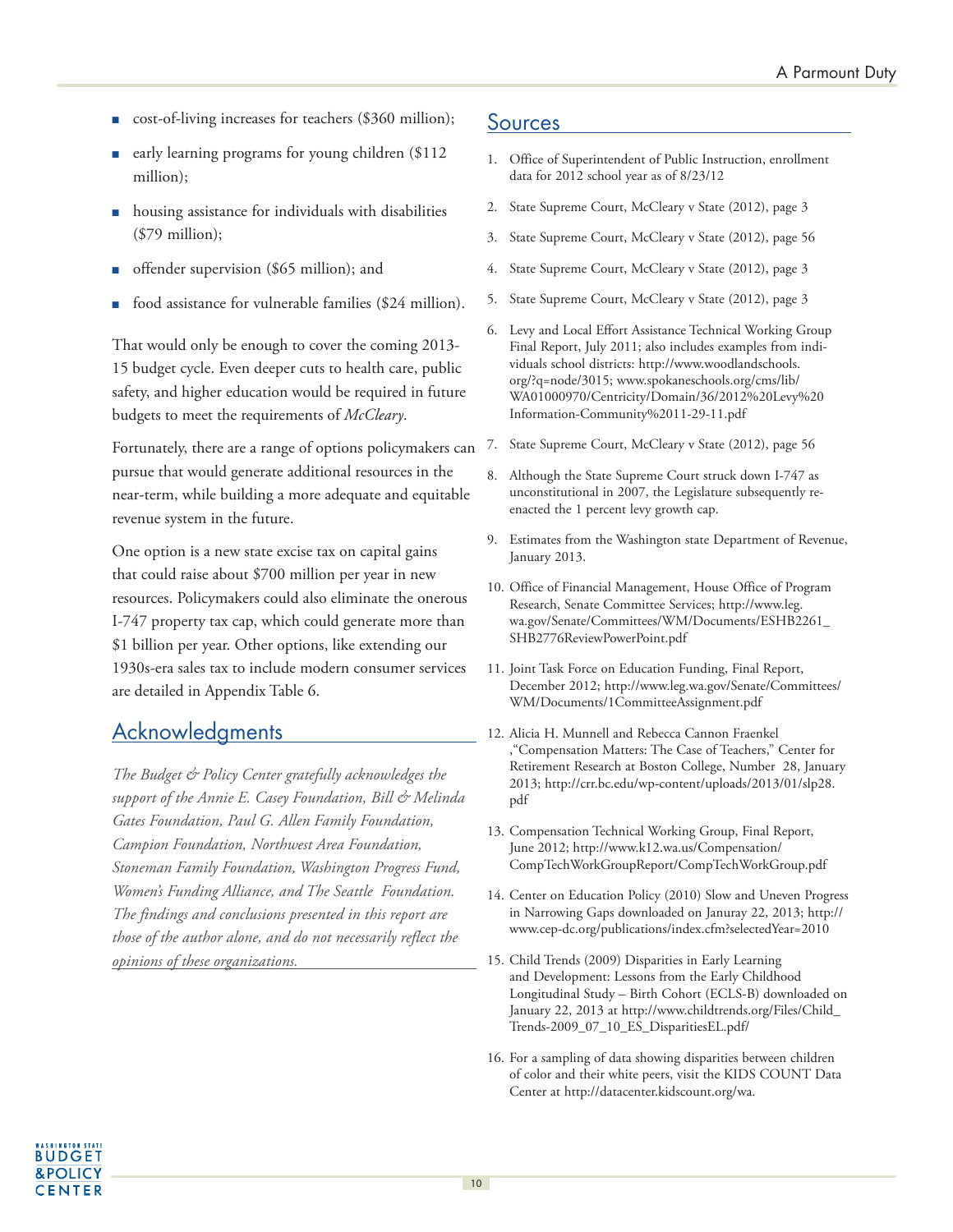- 17. Office of Superintendent of Public Instruction School Graduation and Dropout Statistics 2010-11 downloaded on January 22, 2013 at http://www.k12.wa.us/DataAdmin/pubdocs/ GradDropout/10-11/GradDropoutStats\_2010-11.pdf.
- 18. Education and Research Data Center (2012) Post-Secondary Enrollment Patterns downloaded on January 22, 2013 at http:// www.erdc.wa.gov/briefs/pdf/201201.pdf
- 19. Budget & Policy Center calculations: see methodology in Appendix
- 20. Melhuish, Edward "A LITERATURE REVIEW OF THE IMPACT OF EARLY YEARS PROVISION ON YOUNG CHILDREN, WITH EMPHASIS GIVEN TO CHILDREN FROM DISADVANTAGED BACKGROUNDS" National Audit Office,
- 21. Budget & Policy Center analysis of 2011 American Community Survey data
- 22. American Psychological Association The Effects of Poverty, Hunger, and Homelessness on Children and Youth downloaded on February 1, 2013 at http://www.apa.org/pi/families/poverty.aspx#.
- 23. Budget &Policy Center analysis; data from Integrated Public Use Microdata Systems, University of Minnesota.
- 24. "Undermining Prosperity: Higher Education Cuts Weaken Access, Affordability, and Quality," Budget & Policy Center, April, 2011; http://budgetandpolicy.org/reports/ undermining-prosperity-higher-education-cuts-weaken-accessaffordability-and-quality/?searchterm=education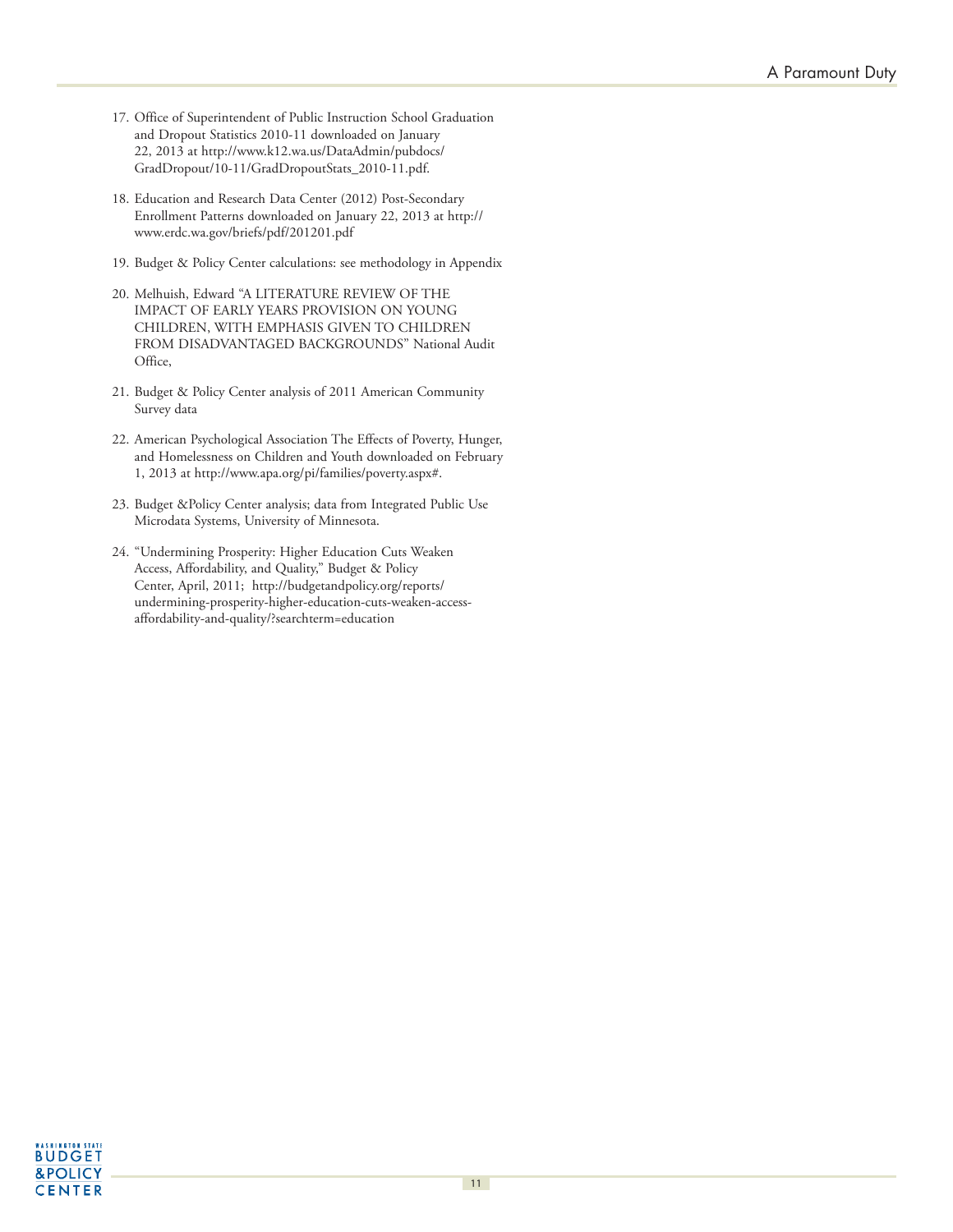## **Appendix**

## **Box 1: Historical Background**

#### Selected court cases and legislation

Seattle School District No. 1 v. State: In 1976, in response to a twice-failed effort to raise funding for basic education through levies in the Seattle School District, a lawsuit was filed claiming that the state was not living up to its constitutional "paramount duty" to fund education. In Seattle School District No. 1 v. State, the Supreme Court agreed, finding that the reliance on local levies requiring voter approval did not provide a stable and reliable source of revenue. The Court mandated that basic education be defined and funded through dependable revenue sources without relying on local levies.

**Basic Education Act of 1977** (BEA): Responding to the lower court in the Seattle case, lawmakers passed the Basic Education Act, which defined the program of basic education, specifying instructional content, staffing ratios, and a minimum number of instructional hours and days. The BEA also declared the state responsible for full funding and addressed the overreliance on local funding by capping the amount of funding that local school districts could raise through levies.

Seattle II, 1983: In this case, the Court ruled again that the state had violated the Constitution by underfunding basic education. This time it broadened the definition of "basic education" to address the special needs of some students, adding special education, bilingual, and remedial programs to the program of basic education.

Federal Way School District v State, 2009: Clarified that a "uniform system" for funding education requires consistent educational content, teacher certification, instructional hours, and a statewide assessment system, but does not require uniform funding of staff salaries across school districts.

Source: McCleary v State, 2012, Background Information; National Education Access Network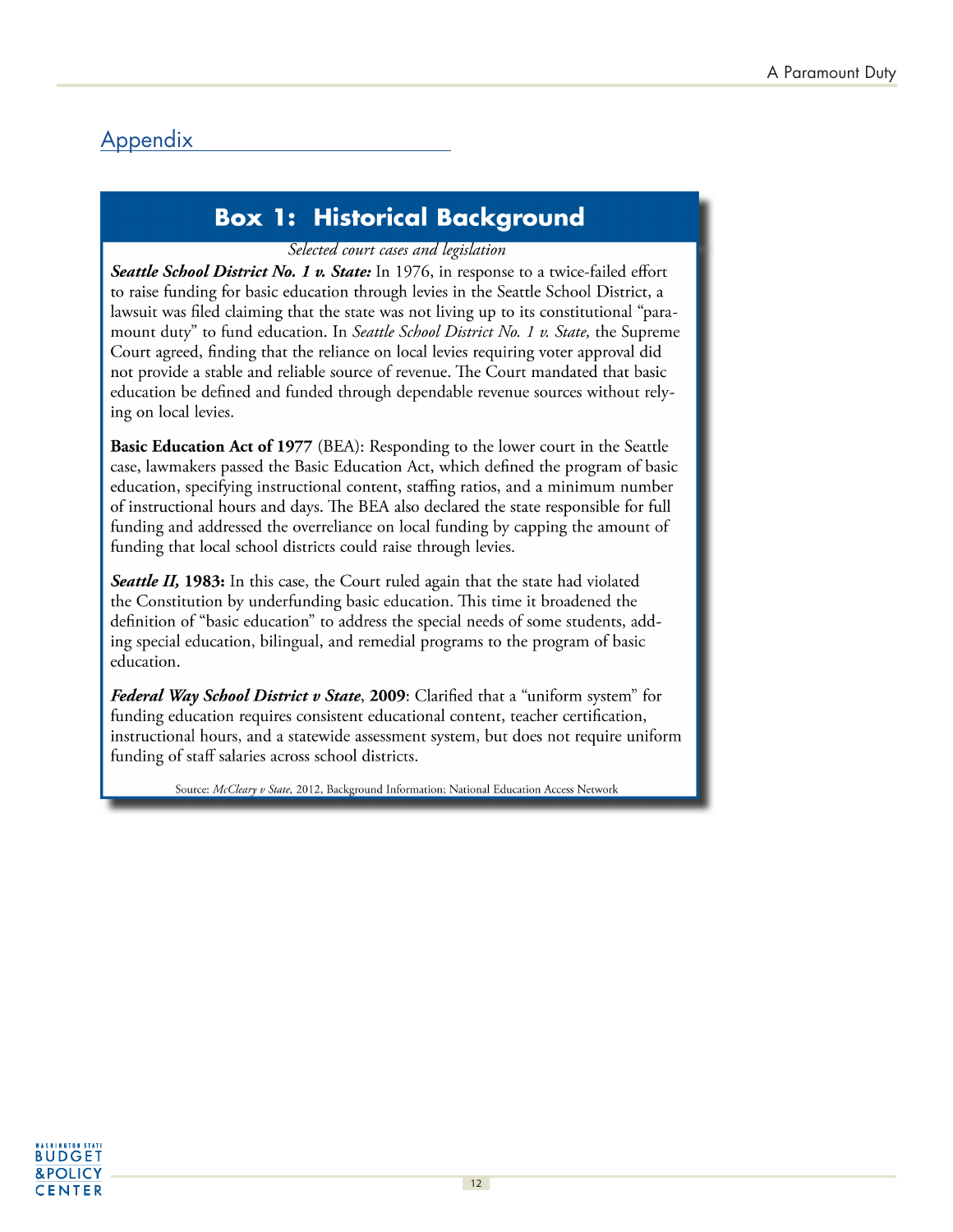## **Table 1: Prototypical School Staffing**

|                                 | Elementary<br><b>School</b> | Middle<br><b>School</b> | High<br>school |
|---------------------------------|-----------------------------|-------------------------|----------------|
| Number of students              | 400                         | 432                     | 600            |
| <b>Staffing levels</b>          |                             |                         |                |
| Principals/administrators       | 1.253                       | 1.353                   | 1.880          |
| Librarians                      | .663                        | .519                    | .523           |
| Guidance counselors             | .493                        | 1.116                   | 1.909          |
| Teaching assistance             | .936                        | .700                    | .652           |
| Office support                  | 2.012                       | 2.325                   | 3.269          |
| Custodians                      | 1.657                       | 1.942                   | 2.965          |
| Student & staff safety          | .079                        | .092                    | .141           |
| Parent involvement coordinators | $\theta$                    | $\Omega$                | $\Omega$       |
| School nurses                   | .076                        | .060                    | .096           |
| Social workers                  | .042                        | .006                    | .015           |
| Psychologists                   | .017                        | .002                    | .007           |

Source: Budget & Policy Analysis: Data from House Bill 2776 (Chapter 236, Laws of 2010)

### **Table 2: Prototypical School Class Sizes**

| Grades                    | <b>Class Size</b> |
|---------------------------|-------------------|
| Kindergarten-3            | 25.23             |
| 4                         | 27.00             |
| $5 - 6$                   | 27.00             |
| $7 - 8$                   | 28.53             |
| $9-12$                    | 28.74             |
| Middle & high school CTE* | 26.57             |
| Skill Center program      | 22.76             |
|                           |                   |

Source: Budget & Policy Analysis: Data from House Bill 2776 (Chapter 236, Laws of 2010) \*CTE - Career & Technical Education

**BUDGET** &POLICY **CENTER** 

## **Table 3: Prototypical School District-wide support**

| <b>Classified Staff</b>          | Per 1,000<br>students |  |
|----------------------------------|-----------------------|--|
| Technology                       | .628                  |  |
| Facilities, Maintenance, Grounds | 1.813                 |  |
| Warehouse, Laborers, Mechanics   | .332                  |  |

Source: Budget & Policy Analysis: Data from House Bill 2776 (Chapter 236, Laws of 2010)

j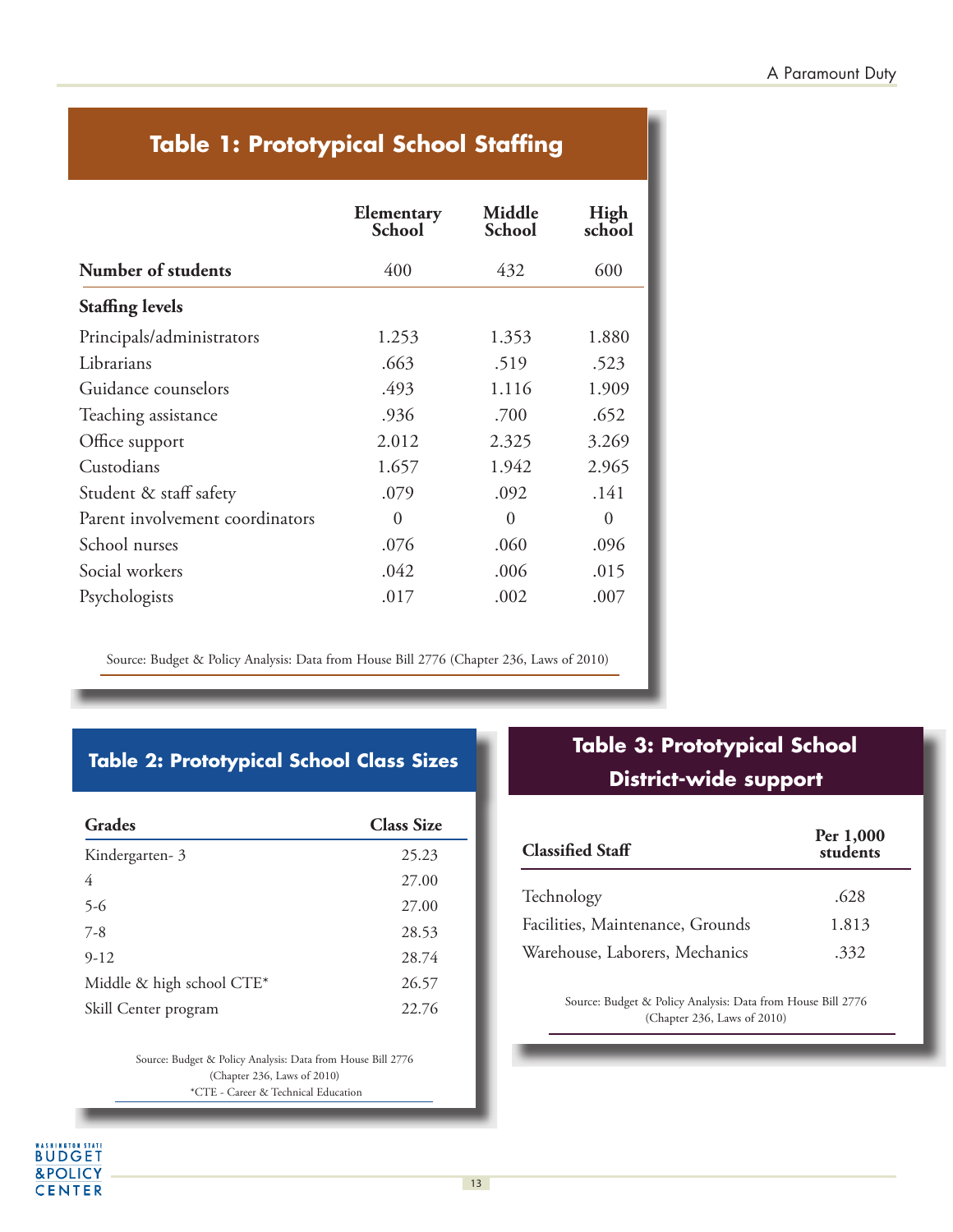## **Table 4: Prototypical School Maintenance, Supplies, Operating Costs (MSOC)**

| <b>MSOC</b> component              | Per student<br><b>Allocation</b><br>2008-09 values | Per student<br><b>Allocation</b><br>2015-16 |  |
|------------------------------------|----------------------------------------------------|---------------------------------------------|--|
| Technology                         | \$54.43                                            | \$113.80                                    |  |
| Utilities and Insurance            | 147.90                                             | 309.21                                      |  |
| Curriculum & textbooks             | 58.44                                              | 122.17                                      |  |
| Other supplies & library materials | 124.07                                             | 259.39                                      |  |
| Professional development           | 9.04                                               | 18.89                                       |  |
| <b>Facilities Maintenance</b>      | 73.27                                              | 153.18                                      |  |
| Central admin. and security        | 50.76                                              | 106.12                                      |  |
| TOTAL.                             | \$517.91                                           | \$1,082.76                                  |  |

Source: Budget & Policy Analysis: Data from House Bill 2776 (Chapter 236, Laws of 2010); 2008-09 values are minimum allocations, adjusted for inflation until 2015-16 values are reached.

### **Table 5: Joint Task Force on Education Funding Proposed Spending Plan**

| dollars in millions                                                    |           |           |           |
|------------------------------------------------------------------------|-----------|-----------|-----------|
|                                                                        | 2013-15   | 2015-17   | 2017-19   |
| Revised school bus formula                                             | \$141.6   | \$225.1   | \$232.8   |
| Maintenance, Supplies, Operating Costs                                 | 597.1     | 1,410.9   | 1,554.7   |
| K-3 class size reduction                                               | 219.2     | 662.8     | 1,150.6   |
| Full day kindergarten                                                  | 89.3      | 227.4     | 348.7     |
| Increased instruction (Career & College Ready plan)                    | 140.4     | 327.6     | 473.4     |
| Staff salary increases                                                 | 169.8     | 450.2     | 681.5     |
| Accountability (evaluation, professional development)                  | 66.5      | 44.5      | 42.0      |
| <b>TOTAL</b>                                                           | \$1,423.9 | \$3,348.5 | \$4,483,7 |
| Source: Joint Task Force on Education Funding, Final Report, Dec. 2012 |           |           |           |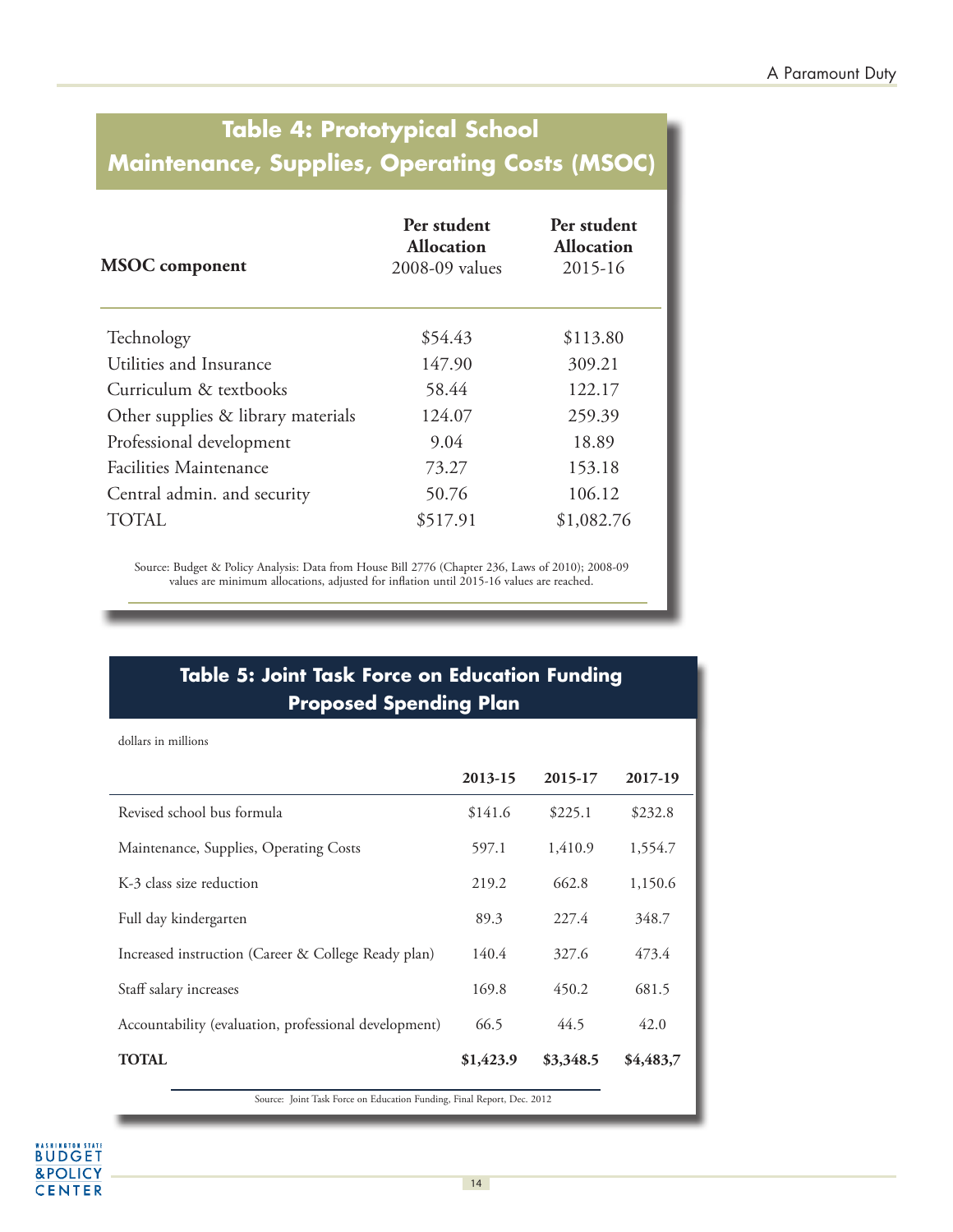| Appendix Table 6: Revenue Options                                                                               |                                                                                                                                                                                                                                                                                                                                                                                                                                                                                                                         |                        |                                                                                                                                                                                      |
|-----------------------------------------------------------------------------------------------------------------|-------------------------------------------------------------------------------------------------------------------------------------------------------------------------------------------------------------------------------------------------------------------------------------------------------------------------------------------------------------------------------------------------------------------------------------------------------------------------------------------------------------------------|------------------------|--------------------------------------------------------------------------------------------------------------------------------------------------------------------------------------|
| Option                                                                                                          | Description                                                                                                                                                                                                                                                                                                                                                                                                                                                                                                             | Revenue<br>$(2013-15)$ | Further information                                                                                                                                                                  |
| Extend 2010 tax increases                                                                                       | In 2010, policymakers temporarily increased the<br>Business and Occupation (B&O) tax rate for the<br>service industry to 1.8 percent from 1.5 percent. An<br>excise tax on wholesale beer was also increased by<br>\$0.50 per gallon. (Small microbreweries were exempt<br>from the increase.) Both of these tax increases are<br>scheduled to expire on June 30, 2013.                                                                                                                                                 | \$635 million          | http://budgetandpolicy.org/reports/<br>revenue-measures-enacted-in-washington-state-<br>in-2009-and-2010?searchterm=Revenue+Me<br>asures+en                                          |
| Adopt a state capital gains<br>tax                                                                              | A new 6.5 percent tax on capital gains - profits from<br>the sale of corporate stocks, bonds, and other finan-<br>cial assets - above \$10,000 per year.                                                                                                                                                                                                                                                                                                                                                                | \$700 million          | http://budgetandpolicy.org/<br>reports/a-capital-reform-using-capital-gains-to-<br>fuel-job-creation-and-economic-prosperity-in-<br>washington-state?searchterm=A+Capital+Ref        |
| Extend the sales tax to con-<br>sumer services                                                                  | Extend the sales tax to consumer services such as<br>massages and spa treatments, investment advice, sat-<br>ellite and cable TV, and hair styling.                                                                                                                                                                                                                                                                                                                                                                     | \$220 million          | http://budgetandpolicy.org/policy-areas/pol-<br>icy-agenda-framework-for-prosperity/revenue                                                                                          |
| Increase the state sales tax<br>and fund the Working Fami-<br>lies Tax Rebate                                   | Raise the state sales tax rate to 7.5 percent from<br>6.5 percent. Funding the sales tax rebate program,<br>known as the Working Families Tax Rebate, would<br>offset costs for lower-and middle-income families with<br>children.                                                                                                                                                                                                                                                                                      | \$2.1 billion          | http://budgetandpolicy.org/reports/increas-<br>ing-and-modernizing-the-sales-tax                                                                                                     |
| Eliminate the I-747 cap and<br>increase the state property<br>tax to \$3.60 per \$1,000<br>of fair market value | The state property tax rate currently amounts to $$2.22$<br>per \$1,000 of fair market value. Current statutory<br>and Constitutional restrictions prohibit the tax rate from<br>exceeding \$3.60 per \$1,000 of assessed value.                                                                                                                                                                                                                                                                                        | \$1.9 billion          | http://www.leg.wa.gov/JointCommit-<br>tees/EFTF/Documents/JTFEF%20Final%20<br>Report%20-%20combined%20(2).pdf                                                                        |
| Adopt an excise tax on fuel<br>sold by oil refineries                                                           | As part of her 2013-15 biennial budget, Governor<br>Gregoire proposed a new tax on wholesale fuel<br>(including diesel) to fund student transportation, a<br>requirement under the McCleary ruling. Initially set at<br>1.85 percent of the wholesale price, the tax would<br>gradually rise to 4.62 percent by the 2017-19 bud-<br>get cycle.                                                                                                                                                                          | \$360 million          | http://budgetandpolicy.org/schmudget/fuel-<br>tax-good-first-step-but-more-should-be-done                                                                                            |
| Eliminate a use tax break<br>for oil refineries                                                                 | As part of her 2013-15 budget, Governor Gre-<br>goire proposed eliminating a use tax exemption on<br>extracted fuel." This tax break was enacted in 1949"<br>and was originally intended for lumber mills that used<br>woodchips to fuel their operations. Today, oil refineries<br>claim about 98 percent of the benefit, however.                                                                                                                                                                                     | \$60 million           | http://daily.sightline.org/2013/01/10/<br>hog-wild-loophole/                                                                                                                         |
| Eliminate B&O and sales<br>tax breaks for high-tech<br>businesses                                               | In 1994, policymakers enacted a sales tax break<br>on equipment purchased by businesses engaged<br>in "high-tech" research and development. A B&O<br>credit for these activities was also enacted. State<br>auditors recently found these tax breaks to be<br>ineffective at creating jobs and highly expensive.<br>A Citizen's Commission charged with reviewing<br>tax breaks recommends that these breaks be elimi-<br>nated.                                                                                        | $$114$ million         | http://www.citizentaxpref.wa.gov/docu-<br>ments/comments2012reports.pdf                                                                                                              |
| Eliminate outdated tax<br>breaks for trucking, rail,<br>and shipping companies                                  | In order to avoid a conflict with federal law, two<br>public utility tax (PUT) breaks for shipping and rail<br>companies were enacted in the 1930s, allowing<br>them to avoid paying taxes on hauls involving<br>travel to multiple states. However, federal law has<br>changed since the 1930s and the potential legal<br>conflict no longer exists. Washington is now the<br>only state that offers such tax preferences for these<br>businesses. State auditors have recommended that<br>these breaks be eliminated. | \$70 million           | http://www.leg.wa.gov/JLARC/<br>AuditAndStudyReports/2010/<br>Documents/11-4.pdf#page=15<br>ttp://www.leg.wa.gov/JLARC/AuditAnd-<br>StudyReports/2010/Documents/11-4.<br>pdf#page=49 |
| Eliminate a sales tax<br>break for nonresident<br>shoppers<br>TATE                                              | Enacted in 1965, for shoppers from Oregon,<br>Alaska, and other states with low or no sales<br>taxes. Ostensibly, the exemption was to help<br>Washington businesses on the Oregon border<br>compete. However, the effectiveness of the exemp-<br>tion is unclear, given that most qualifying purchases<br>occur in King County.                                                                                                                                                                                        | \$50 million           | http://www.leg.wa.gov/JLARC/AuditAnd-<br>StudyReports/2011/Documents/12-2.<br>pdf#page=227                                                                                           |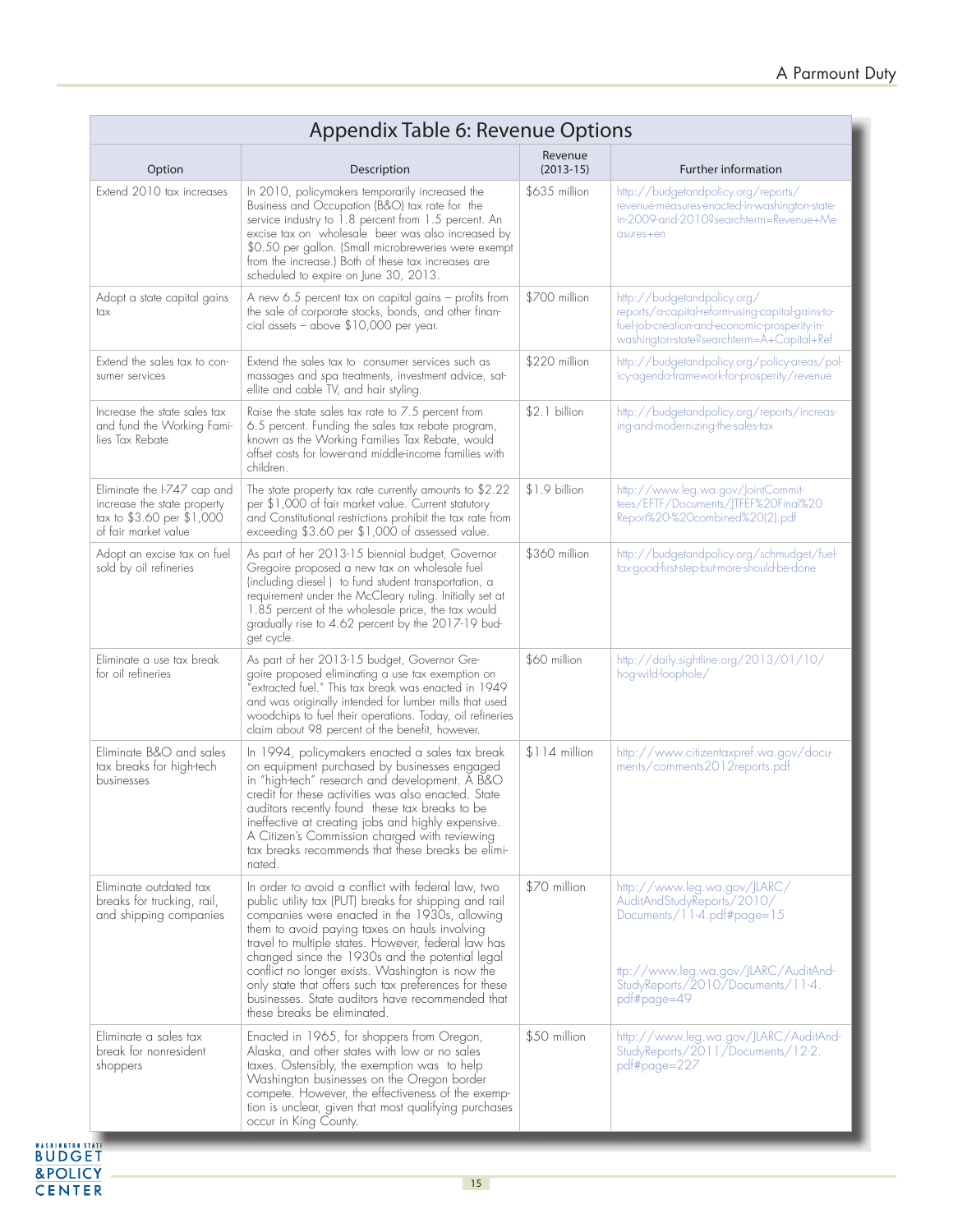### Methodology for Endnote 19

Calculating the economic impact of Washington state's achievement gap is an exercise designed to illustrate the significant economic costs of under-educating an increasingly growing portion of our state's children. The methodology implemented below is conservative in nature and should not be looked at as a final approximation. As the communities of color continue to grow as a share of the population it is likely that economic costs of our achievement gap will grow as well.

**Magnitude of the achievement gap:** In order to determine the size of the achievement gap between white students and students of color, we use 2011 standardized 8th grade composite math scores from the National Assessment of Educational Progress (NAEP). Taking the difference in average scores between whites and the minority communities (Hispanic, Black Non-Hispanic, and Native Americans) we determined the achievement gap in terms of standard deviations.

**Determining the "Earnings premium" to higher achievement:** We draw on the academic literature to provide an estimate of the earnings benefit to increasing academic achievement. Estimated earning premiums remain relatively consistent across studies; demonstrating an annual earnings premium of 10 to 15 percent per standard deviation increase in standardized test scores. In line with this research, we utilize a 12 percent earnings premium, consistent with estimates found in Lazear, 2003.

**Population and Wage estimates:** We use 2011 ACS data (3 year estimates) to determine the size of the current Hispanic, Black non-Hispanic, and Native American populations actively employed in the Washington state workforce and median income of those individuals. This provides us with a rough estimate of the current aggregate earnings of Washington state's minority population.

**Educated in-state:** To maintain conservative estimates on the total earnings impact of closing the achievement gap in Washington state, we use 2011 ACS data to determine what share of the employed working population was actually born in-state. Doing so gives us a conservative estimate of individuals who realistically would have attended Washington state schools. Indeed, if other states were to make similar strides in reducing achievement disparities, a larger proportion of the adult minority population would benefit.

**Calculating the total earnings impact:** The total e¬arnings impact is the product of the five factors discussed above and is displayed below in appendix table 7.